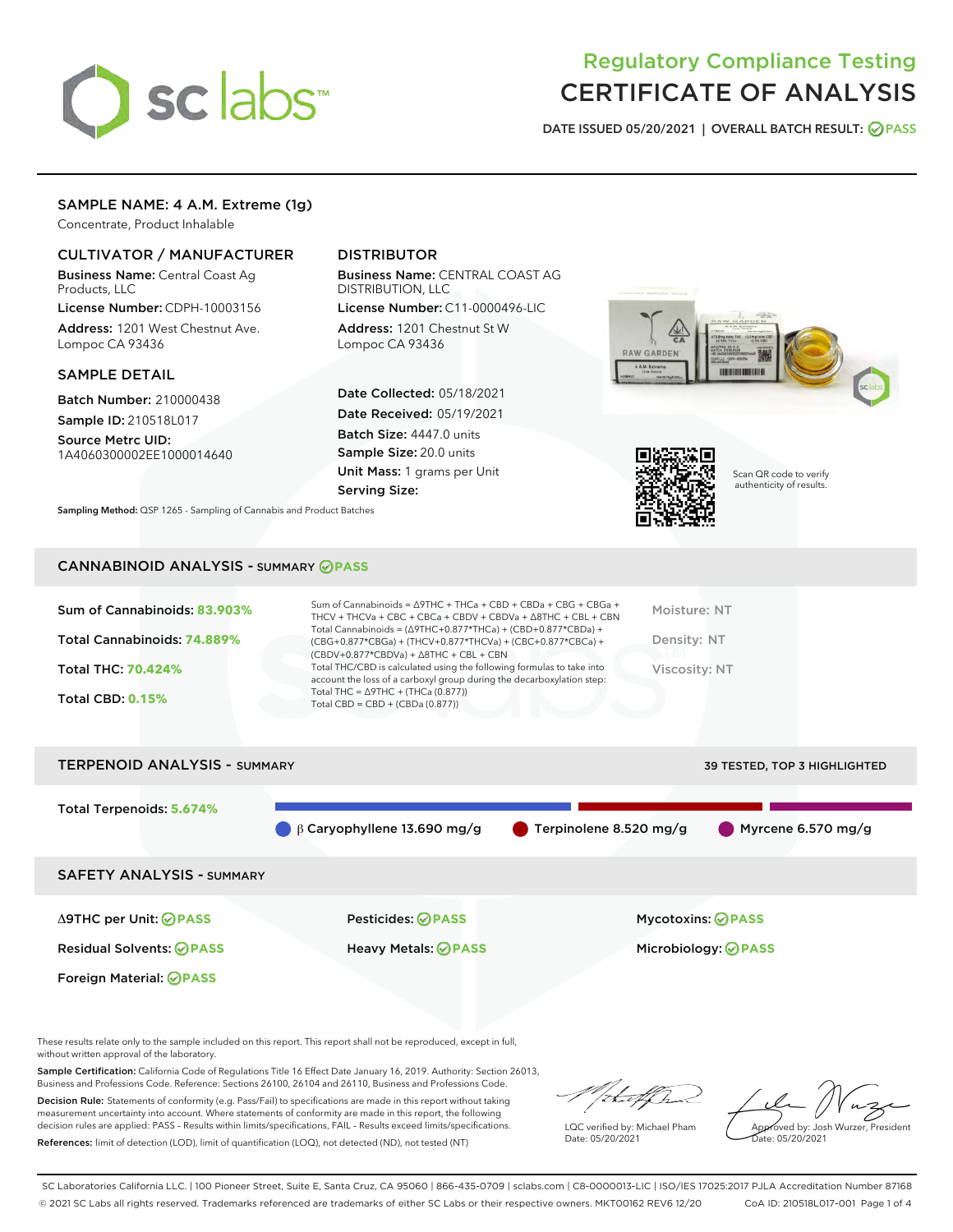



4 A.M. EXTREME (1G) | DATE ISSUED 05/20/2021 | OVERALL BATCH RESULT:  $\bigcirc$  PASS

#### CANNABINOID TEST RESULTS - 05/19/2021 2 PASS

Tested by high-performance liquid chromatography with diode-array detection (HPLC-DAD). **Method:** QSP 1157 - Analysis of Cannabinoids by HPLC-DAD

#### TOTAL CANNABINOIDS: **74.889%**

Total Cannabinoids (Total THC) + (Total CBD) + (Total CBG) + (Total THCV) + (Total CBC) + (Total CBDV) + ∆8THC + CBL + CBN

TOTAL THC: **70.424%** Total THC (∆9THC+0.877\*THCa)

TOTAL CBD: **0.15%**

Total CBD (CBD+0.877\*CBDa)

TOTAL CBG: 1.51% Total CBG (CBG+0.877\*CBGa)

TOTAL THCV: 1.639% Total THCV (THCV+0.877\*THCVa)

TOTAL CBC: 1.166% Total CBC (CBC+0.877\*CBCa)

TOTAL CBDV: ND Total CBDV (CBDV+0.877\*CBDVa)

| <b>COMPOUND</b>            | LOD/LOQ<br>(mg/g) | <b>MEASUREMENT</b><br><b>UNCERTAINTY</b><br>(mg/g) | <b>RESULT</b><br>(mg/g) | <b>RESULT</b><br>(%) |
|----------------------------|-------------------|----------------------------------------------------|-------------------------|----------------------|
| <b>THCa</b>                | 0.05/0.14         | ±17.772                                            | 691.52                  | 69.152               |
| <b>A9THC</b>               | 0.06 / 0.26       | ±3.364                                             | 97.78                   | 9.778                |
| <b>THCVa</b>               | 0.07/0.20         | ±0.745                                             | 15.61                   | 1.561                |
| <b>CBGa</b>                | 0.1/0.2           | ±0.66                                              | 12.6                    | 1.26                 |
| <b>CBCa</b>                | 0.07/0.28         | ±0.572                                             | 11.70                   | 1.170                |
| <b>CBG</b>                 | 0.06/0.19         | ±0.158                                             | 4.01                    | 0.401                |
| <b>THCV</b>                | 0.1/0.2           | ±0.13                                              | 2.7                     | 0.27                 |
| <b>CBDa</b>                | 0.02/0.19         | ±0.050                                             | 1.71                    | 0.171                |
| <b>CBC</b>                 | 0.2 / 0.5         | ±0.04                                              | 1.4                     | 0.14                 |
| $\triangle$ 8THC           | 0.1 / 0.4         | N/A                                                | <b>ND</b>               | <b>ND</b>            |
| <b>CBD</b>                 | 0.07/0.29         | N/A                                                | <b>ND</b>               | <b>ND</b>            |
| <b>CBDV</b>                | 0.04/0.15         | N/A                                                | <b>ND</b>               | <b>ND</b>            |
| <b>CBDVa</b>               | 0.03/0.53         | N/A                                                | <b>ND</b>               | <b>ND</b>            |
| <b>CBL</b>                 | 0.06 / 0.24       | N/A                                                | <b>ND</b>               | <b>ND</b>            |
| <b>CBN</b>                 | 0.1/0.3           | N/A                                                | <b>ND</b>               | <b>ND</b>            |
| <b>SUM OF CANNABINOIDS</b> |                   |                                                    | 839.03 mg/g             | 83.903%              |

#### **UNIT MASS: 1 grams per Unit**

| ∆9THC per Unit                        | 1120 per-package limit     | 97.78 mg/unit<br><b>PASS</b> |
|---------------------------------------|----------------------------|------------------------------|
| <b>Total THC per Unit</b>             |                            | 704.24 mg/unit               |
| <b>CBD per Unit</b>                   |                            | <b>ND</b>                    |
| <b>Total CBD per Unit</b>             |                            | $1.50$ mg/unit               |
| Sum of Cannabinoids<br>per Unit       |                            | 839.03 mg/unit               |
| <b>Total Cannabinoids</b><br>per Unit |                            | 748.89 mg/unit               |
| <b>MOISTURE TEST RESULT</b>           | <b>DENSITY TEST RESULT</b> | <b>VISCOSITY TEST RESULT</b> |

Not Tested

Not Tested

Not Tested

#### TERPENOID TEST RESULTS - 05/20/2021

Terpene analysis utilizing gas chromatography-flame ionization detection (GC-FID). **Method:** QSP 1192 - Analysis of Terpenoids by GC-FID

| <b>COMPOUND</b>         | LOD/LOQ<br>(mg/g) | <b>MEASUREMENT</b><br><b>UNCERTAINTY</b><br>(mg/g) | <b>RESULT</b><br>(mg/g)                         | <b>RESULT</b><br>(%) |
|-------------------------|-------------------|----------------------------------------------------|-------------------------------------------------|----------------------|
| $\beta$ Caryophyllene   | 0.004 / 0.012     | ±0.4874                                            | 13.690                                          | 1.3690               |
| Terpinolene             | 0.008 / 0.026     | ±0.1747                                            | 8.520                                           | 0.8520               |
| <b>Myrcene</b>          | 0.008 / 0.025     | ±0.0848                                            | 6.570                                           | 0.6570               |
| Limonene                | 0.005 / 0.016     | ±0.0822                                            | 5.749                                           | 0.5749               |
| $\alpha$ Humulene       | 0.009 / 0.029     | ±0.1378                                            | 4.293                                           | 0.4293               |
| trans-ß-Farnesene       | 0.008 / 0.025     | ±0.1451                                            | 4.087                                           | 0.4087               |
| Ocimene                 | 0.011 / 0.038     | ±0.0974                                            | 3.035                                           | 0.3035               |
| Linalool                | 0.009 / 0.032     | ±0.0917                                            | 2.413                                           | 0.2413               |
| Guaiol                  | 0.009 / 0.030     | ±0.0852                                            | 1.806                                           | 0.1806               |
| $\alpha$ Bisabolol      | 0.008 / 0.026     | ±0.0851                                            | 1.594                                           | 0.1594               |
| Terpineol               | 0.016 / 0.055     | ±0.0687                                            | 1.119                                           | 0.1119               |
| $\beta$ Pinene          | 0.004 / 0.014     | ±0.0100                                            | 0.866                                           | 0.0866               |
| Fenchol                 | 0.010 / 0.034     | ±0.0309                                            | 0.799                                           | 0.0799               |
| $\alpha$ Pinene         | 0.005 / 0.017     | ±0.0041                                            | 0.482                                           | 0.0482               |
| Caryophyllene<br>Oxide  | 0.010 / 0.033     | ±0.0174                                            | 0.379                                           | 0.0379               |
| <b>Borneol</b>          | 0.005 / 0.016     | ±0.0089                                            | 0.211                                           | 0.0211               |
| $\gamma$ Terpinene      | 0.006 / 0.018     | ±0.0032                                            | 0.183                                           | 0.0183               |
| $\alpha$ Terpinene      | 0.005 / 0.017     | ±0.0026                                            | 0.173                                           | 0.0173               |
| $\alpha$ Phellandrene   | 0.006 / 0.020     | ±0.0021                                            | 0.155                                           | 0.0155               |
| 3 Carene                | 0.005 / 0.018     | ±0.0019                                            | 0.134                                           | 0.0134               |
| Sabinene                | 0.004 / 0.014     | ±0.0014                                            | 0.113                                           | 0.0113               |
| Eucalyptol              | 0.006 / 0.018     | ±0.0023                                            | 0.091                                           | 0.0091               |
| Citronellol             | 0.003 / 0.010     | ±0.0041                                            | 0.084                                           | 0.0084               |
| Sabinene Hydrate        | 0.006 / 0.022     | ±0.0031                                            | 0.081                                           | 0.0081               |
| Camphene                | 0.005 / 0.015     | ±0.0007                                            | 0.061                                           | 0.0061               |
| <b>Geranyl Acetate</b>  | 0.004 / 0.014     | ±0.0009                                            | 0.021                                           | 0.0021               |
| Geraniol                | 0.002 / 0.007     | ±0.0008                                            | 0.019                                           | 0.0019               |
| Nerol                   | 0.003 / 0.011     | ±0.0005                                            | 0.012                                           | 0.0012               |
| p-Cymene                | 0.005 / 0.016     | N/A                                                | <loq< th=""><th><loq< th=""></loq<></th></loq<> | <loq< th=""></loq<>  |
| Fenchone                | 0.009 / 0.028     | N/A                                                | ND                                              | ND                   |
| (-)-Isopulegol          | 0.005 / 0.016     | N/A                                                | ND                                              | ND                   |
| Camphor                 | 0.006 / 0.019     | N/A                                                | ND                                              | <b>ND</b>            |
| Isoborneol              | 0.004 / 0.012     | N/A                                                | ND                                              | <b>ND</b>            |
| Menthol                 | 0.008 / 0.025     | N/A                                                | ND                                              | <b>ND</b>            |
| R-(+)-Pulegone          | 0.003 / 0.011     | N/A                                                | ND                                              | ND                   |
| $\alpha$ Cedrene        | 0.005 / 0.016     | N/A                                                | ND                                              | <b>ND</b>            |
| Valencene               | 0.009 / 0.030     | N/A                                                | ND                                              | ND                   |
| Nerolidol               | 0.009 / 0.028     | N/A                                                | ND                                              | ND                   |
| Cedrol                  | 0.008 / 0.027     | N/A                                                | <b>ND</b>                                       | ND                   |
| <b>TOTAL TERPENOIDS</b> |                   |                                                    | 56.740 mg/g                                     | 5.674%               |

SC Laboratories California LLC. | 100 Pioneer Street, Suite E, Santa Cruz, CA 95060 | 866-435-0709 | sclabs.com | C8-0000013-LIC | ISO/IES 17025:2017 PJLA Accreditation Number 87168 © 2021 SC Labs all rights reserved. Trademarks referenced are trademarks of either SC Labs or their respective owners. MKT00162 REV6 12/20 CoA ID: 210518L017-001 Page 2 of 4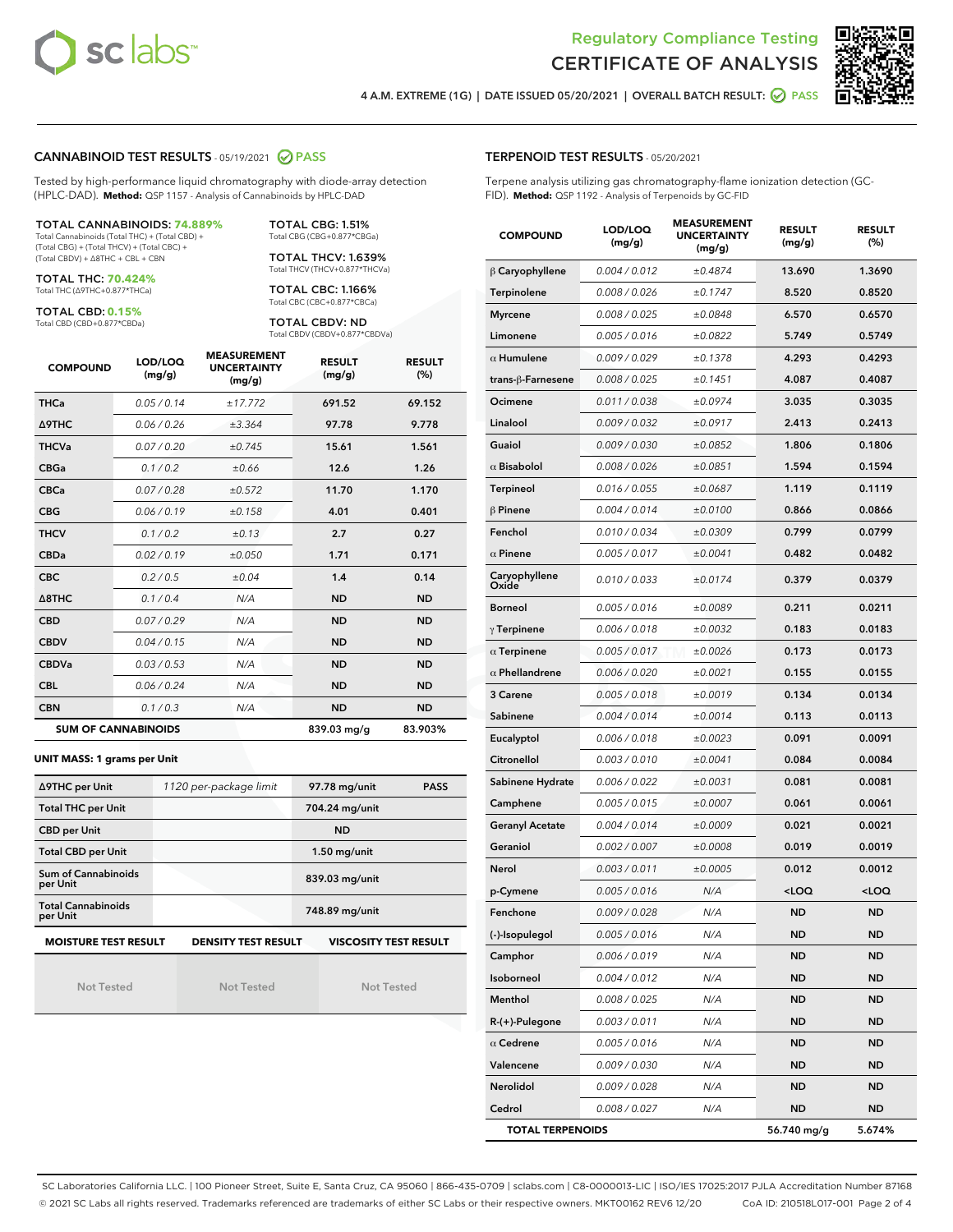



4 A.M. EXTREME (1G) | DATE ISSUED 05/20/2021 | OVERALL BATCH RESULT:  $\bigcirc$  PASS

## CATEGORY 1 PESTICIDE TEST RESULTS - 05/20/2021 2 PASS

Pesticide and plant growth regulator analysis utilizing high-performance liquid chromatography-mass spectrometry (HPLC-MS) or gas chromatography-mass spectrometry (GC-MS). \*GC-MS utilized where indicated. **Method:** QSP 1212 - Analysis of Pesticides and Mycotoxins by LC-MS or QSP 1213 - Analysis of Pesticides by GC-MS

| <b>COMPOUND</b>             | LOD/LOQ<br>$(\mu g/g)$ | <b>ACTION</b><br><b>LIMIT</b><br>$(\mu g/g)$ | <b>MEASUREMENT</b><br><b>UNCERTAINTY</b><br>$(\mu g/g)$ | <b>RESULT</b><br>$(\mu g/g)$ | <b>RESULT</b> |
|-----------------------------|------------------------|----------------------------------------------|---------------------------------------------------------|------------------------------|---------------|
| Aldicarb                    | 0.03 / 0.08            | $\geq$ LOD                                   | N/A                                                     | <b>ND</b>                    | <b>PASS</b>   |
| Carbofuran                  | 0.02 / 0.05            | $>$ LOD                                      | N/A                                                     | <b>ND</b>                    | <b>PASS</b>   |
| Chlordane*                  | 0.03 / 0.08            | $\ge$ LOD                                    | N/A                                                     | <b>ND</b>                    | <b>PASS</b>   |
| Chlorfenapyr*               | 0.03/0.10              | $>$ LOD                                      | N/A                                                     | <b>ND</b>                    | <b>PASS</b>   |
| Chlorpyrifos                | 0.02 / 0.06            | ≥ LOD                                        | N/A                                                     | <b>ND</b>                    | <b>PASS</b>   |
| Coumaphos                   | 0.02 / 0.07            | $\ge$ LOD                                    | N/A                                                     | <b>ND</b>                    | <b>PASS</b>   |
| Daminozide                  | 0.02 / 0.07            | $\geq$ LOD                                   | N/A                                                     | <b>ND</b>                    | <b>PASS</b>   |
| <b>DDVP</b><br>(Dichlorvos) | 0.03/0.09              | $\geq$ LOD                                   | N/A                                                     | <b>ND</b>                    | <b>PASS</b>   |
| Dimethoate                  | 0.03 / 0.08            | $>$ LOD                                      | N/A                                                     | <b>ND</b>                    | <b>PASS</b>   |
| Ethoprop(hos)               | 0.03/0.10              | $\ge$ LOD                                    | N/A                                                     | <b>ND</b>                    | <b>PASS</b>   |
| Etofenprox                  | 0.02 / 0.06            | $>$ LOD                                      | N/A                                                     | <b>ND</b>                    | <b>PASS</b>   |
| Fenoxycarb                  | 0.03 / 0.08            | $\geq$ LOD                                   | N/A                                                     | <b>ND</b>                    | <b>PASS</b>   |
| Fipronil                    | 0.03/0.08              | $>$ LOD                                      | N/A                                                     | <b>ND</b>                    | <b>PASS</b>   |
| Imazalil                    | 0.02 / 0.06            | $\geq$ LOD                                   | N/A                                                     | <b>ND</b>                    | <b>PASS</b>   |
| <b>Methiocarb</b>           | 0.02 / 0.07            | $\ge$ LOD                                    | N/A                                                     | <b>ND</b>                    | <b>PASS</b>   |
| Methyl<br>parathion         | 0.03/0.10              | $\geq$ LOD                                   | N/A                                                     | <b>ND</b>                    | <b>PASS</b>   |
| <b>Mevinphos</b>            | 0.03/0.09              | $>$ LOD                                      | N/A                                                     | <b>ND</b>                    | <b>PASS</b>   |
| Paclobutrazol               | 0.02 / 0.05            | $\geq$ LOD                                   | N/A                                                     | <b>ND</b>                    | <b>PASS</b>   |
| Propoxur                    | 0.03/0.09              | $\ge$ LOD                                    | N/A                                                     | <b>ND</b>                    | <b>PASS</b>   |
| Spiroxamine                 | 0.03 / 0.08            | $\ge$ LOD                                    | N/A                                                     | <b>ND</b>                    | <b>PASS</b>   |
| Thiacloprid                 | 0.03/0.10              | $\geq$ LOD                                   | N/A                                                     | <b>ND</b>                    | <b>PASS</b>   |

#### CATEGORY 2 PESTICIDE TEST RESULTS - 05/20/2021 @ PASS

| <b>COMPOUND</b>          | LOD/LOO<br>$(\mu g/g)$ | <b>ACTION</b><br>LIMIT<br>$(\mu g/g)$ | <b>MEASUREMENT</b><br><b>UNCERTAINTY</b><br>$(\mu g/g)$ | <b>RESULT</b><br>$(\mu g/g)$ | <b>RESULT</b> |
|--------------------------|------------------------|---------------------------------------|---------------------------------------------------------|------------------------------|---------------|
| Abamectin                | 0.03/0.10              | 0.1                                   | N/A                                                     | <b>ND</b>                    | <b>PASS</b>   |
| Acephate                 | 0.02/0.07              | 0.1                                   | N/A                                                     | <b>ND</b>                    | <b>PASS</b>   |
| Acequinocyl              | 0.02/0.07              | 0.1                                   | N/A                                                     | <b>ND</b>                    | <b>PASS</b>   |
| Acetamiprid              | 0.02/0.05              | 0.1                                   | N/A                                                     | <b>ND</b>                    | <b>PASS</b>   |
| Azoxystrobin             | 0.02/0.07              | 0.1                                   | N/A                                                     | <b>ND</b>                    | <b>PASS</b>   |
| <b>Bifenazate</b>        | 0.01/0.04              | 0.1                                   | N/A                                                     | <b>ND</b>                    | <b>PASS</b>   |
| <b>Bifenthrin</b>        | 0.02 / 0.05            | 3                                     | N/A                                                     | <b>ND</b>                    | <b>PASS</b>   |
| <b>Boscalid</b>          | 0.03/0.09              | 0.1                                   | N/A                                                     | <b>ND</b>                    | <b>PASS</b>   |
| Captan                   | 0.19/0.57              | 0.7                                   | N/A                                                     | <b>ND</b>                    | <b>PASS</b>   |
| Carbaryl                 | 0.02/0.06              | 0.5                                   | N/A                                                     | <b>ND</b>                    | <b>PASS</b>   |
| Chlorantranilip-<br>role | 0.04/0.12              | 10                                    | N/A                                                     | <b>ND</b>                    | <b>PASS</b>   |
| Clofentezine             | 0.03/0.09              | 0.1                                   | N/A                                                     | <b>ND</b>                    | <b>PASS</b>   |

| <b>COMPOUND</b>               | LOD/LOQ<br>(µg/g) | <b>ACTION</b><br><b>LIMIT</b><br>(µg/g) | <b>MEASUREMENT</b><br><b>UNCERTAINTY</b><br>$(\mu g/g)$ | <b>RESULT</b><br>(µg/g) | <b>RESULT</b> |
|-------------------------------|-------------------|-----------------------------------------|---------------------------------------------------------|-------------------------|---------------|
| Cyfluthrin                    | 0.12 / 0.38       | $\overline{c}$                          | N/A                                                     | <b>ND</b>               | <b>PASS</b>   |
| Cypermethrin                  | 0.11 / 0.32       | 1                                       | N/A                                                     | <b>ND</b>               | <b>PASS</b>   |
| <b>Diazinon</b>               | 0.02 / 0.05       | 0.1                                     | N/A                                                     | <b>ND</b>               | <b>PASS</b>   |
| Dimethomorph                  | 0.03 / 0.09       | 2                                       | N/A                                                     | <b>ND</b>               | <b>PASS</b>   |
| Etoxazole                     | 0.02 / 0.06       | 0.1                                     | N/A                                                     | <b>ND</b>               | <b>PASS</b>   |
| Fenhexamid                    | 0.03 / 0.09       | 0.1                                     | N/A                                                     | <b>ND</b>               | <b>PASS</b>   |
| Fenpyroximate                 | 0.02 / 0.06       | 0.1                                     | N/A                                                     | <b>ND</b>               | <b>PASS</b>   |
| Flonicamid                    | 0.03 / 0.10       | 0.1                                     | N/A                                                     | <b>ND</b>               | <b>PASS</b>   |
| Fludioxonil                   | 0.03 / 0.10       | 0.1                                     | N/A                                                     | <b>ND</b>               | <b>PASS</b>   |
| Hexythiazox                   | 0.02 / 0.07       | 0.1                                     | N/A                                                     | <b>ND</b>               | <b>PASS</b>   |
| Imidacloprid                  | 0.04 / 0.11       | 5                                       | N/A                                                     | <b>ND</b>               | <b>PASS</b>   |
| Kresoxim-methyl               | 0.02 / 0.07       | 0.1                                     | N/A                                                     | <b>ND</b>               | <b>PASS</b>   |
| Malathion                     | 0.03 / 0.09       | 0.5                                     | N/A                                                     | <b>ND</b>               | <b>PASS</b>   |
| Metalaxyl                     | 0.02 / 0.07       | $\overline{c}$                          | N/A                                                     | <b>ND</b>               | <b>PASS</b>   |
| Methomyl                      | 0.03 / 0.10       | $\mathcal{I}$                           | N/A                                                     | <b>ND</b>               | <b>PASS</b>   |
| Myclobutanil                  | 0.03 / 0.09       | 0.1                                     | N/A                                                     | <b>ND</b>               | <b>PASS</b>   |
| <b>Naled</b>                  | 0.02 / 0.07       | 0.1                                     | N/A                                                     | <b>ND</b>               | <b>PASS</b>   |
| Oxamyl                        | 0.04 / 0.11       | 0.5                                     | N/A                                                     | <b>ND</b>               | <b>PASS</b>   |
| Pentachloronitro-<br>benzene* | 0.03/0.09         | 0.1                                     | N/A                                                     | <b>ND</b>               | <b>PASS</b>   |
| Permethrin                    | 0.04 / 0.12       | 0.5                                     | N/A                                                     | <b>ND</b>               | <b>PASS</b>   |
| Phosmet                       | 0.03 / 0.10       | 0.1                                     | N/A                                                     | <b>ND</b>               | <b>PASS</b>   |
| Piperonylbu-<br>toxide        | 0.02 / 0.07       | 3                                       | N/A                                                     | <b>ND</b>               | <b>PASS</b>   |
| Prallethrin                   | 0.03 / 0.08       | 0.1                                     | N/A                                                     | <b>ND</b>               | <b>PASS</b>   |
| Propiconazole                 | 0.02 / 0.07       | 0.1                                     | N/A                                                     | <b>ND</b>               | <b>PASS</b>   |
| Pyrethrins                    | 0.04 / 0.12       | 0.5                                     | N/A                                                     | <b>ND</b>               | <b>PASS</b>   |
| Pyridaben                     | 0.02 / 0.07       | 0.1                                     | N/A                                                     | <b>ND</b>               | <b>PASS</b>   |
| Spinetoram                    | 0.02 / 0.07       | 0.1                                     | N/A                                                     | <b>ND</b>               | <b>PASS</b>   |
| Spinosad                      | 0.02 / 0.07       | 0.1                                     | N/A                                                     | <b>ND</b>               | <b>PASS</b>   |
| Spiromesifen                  | 0.02 / 0.05       | 0.1                                     | N/A                                                     | <b>ND</b>               | <b>PASS</b>   |
| Spirotetramat                 | 0.02 / 0.06       | 0.1                                     | N/A                                                     | ND                      | <b>PASS</b>   |
| Tebuconazole                  | 0.02 / 0.07       | 0.1                                     | N/A                                                     | <b>ND</b>               | <b>PASS</b>   |
| Thiamethoxam                  | 0.03 / 0.10       | 5                                       | N/A                                                     | <b>ND</b>               | <b>PASS</b>   |
| Trifloxystrobin               | 0.03 / 0.08       | 0.1                                     | N/A                                                     | <b>ND</b>               | <b>PASS</b>   |

SC Laboratories California LLC. | 100 Pioneer Street, Suite E, Santa Cruz, CA 95060 | 866-435-0709 | sclabs.com | C8-0000013-LIC | ISO/IES 17025:2017 PJLA Accreditation Number 87168 © 2021 SC Labs all rights reserved. Trademarks referenced are trademarks of either SC Labs or their respective owners. MKT00162 REV6 12/20 CoA ID: 210518L017-001 Page 3 of 4